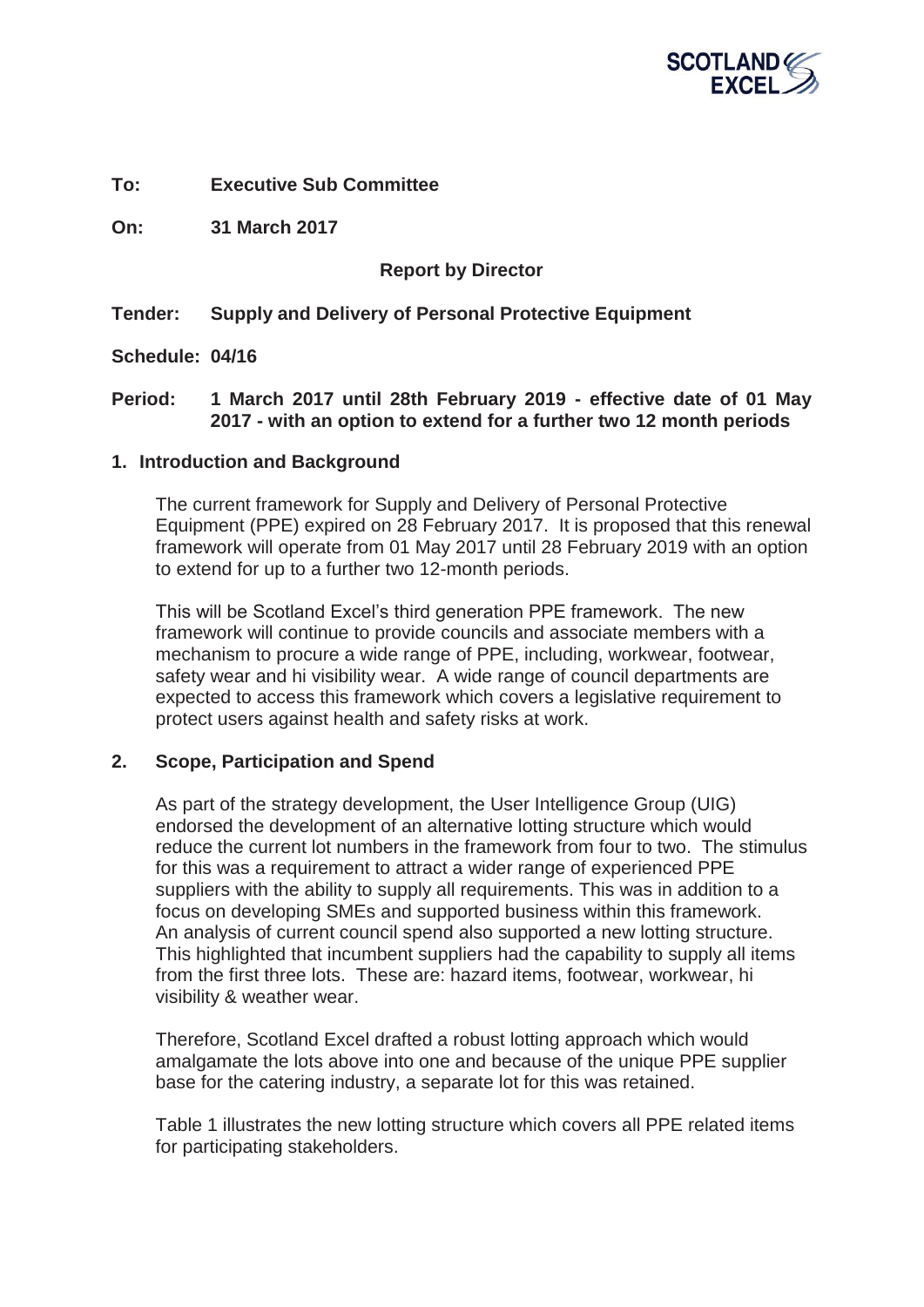## **Table 1: Lotting Structure**

| Lot 1 | Safety, work wear, weather<br>wear and footwear | 95% of estimated<br>framework value  |
|-------|-------------------------------------------------|--------------------------------------|
|       | Lot 2   Catering /food industry                 | 5% of estimated<br>I framework value |

All 32 Councils confirmed their intention to participate in this framework. In addition, NHS Scotland and Tayside Contracts verified that they would participate; member participation details were listed within the contract notice.

The annual spend for participating Councils was forecast at approximately £10million per annum. Together with the NHS' annual spend of circa £600,000, the value over the term of the framework has been estimated at £40million, which includes the two extension periods.

## **3. Procurement Process**

A Prior Information Notice (PIN) was published on 6 June 2016, which generated expressions of interest from 118 organisations. As a result of this considerable interest, meetings were held with potential bidders, both incumbent and new suppliers, to discuss the requirements for the new framework.

In July 2016, a User Intelligence Group (UIG) consisting of representatives from participating councils agreed the procurement strategy. From this, a working group of technical and procurement representatives was formed to review the technical aspects of the tender and participate in that part of the evaluation. The UIG endorsed the use of an open tender process to ensure maximum competition and flexibility. It was also agreed that the procurement process should follow a two-stage tendering procedure:

- 1. Stage one, Qualification, was undertaken using the European Single Procurement Document (ESPD).
- 2. Stage two of the process involved evaluation of the bidders' offers against the following criteria and weightings:
	- $\bullet$  Technical 40%
	- Commercial 60%

The Contract Notice was published on Public Contracts Scotland (PCS) portal and subsequently uploaded to the Official Journal of the European Union on 24 November 2016. The tender documentation was made available for immediate download to bidders on 25 November 2016 via the Public Contracts Scotland Tenders (PCS-T) system.

The qualification stage of the ESPD required bidders to answer a number of qualification questions. They must also advise that the following valid information will be provided if the bidder is successful in this procedure: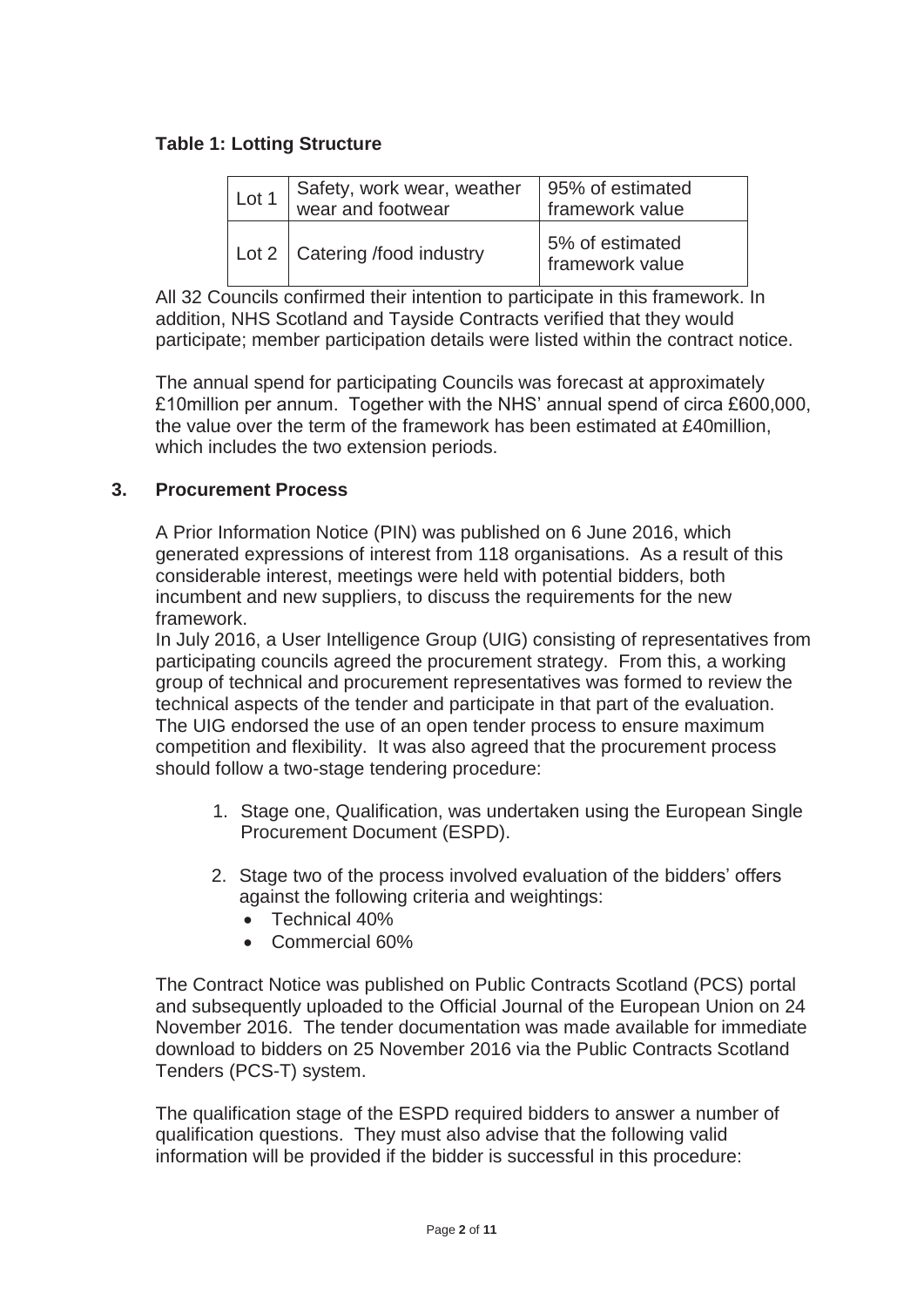insurance, financial standing, quality management, health and safety and environmental management.

Within the technical section, bidders were required to evidence their knowledge and experience by responding to scored criteria which included method statements, a range of job scenarios and fixed pricing.

- The method statements were assessed upon the bidders' responses to the following criteria: customer service; framework objectives; community benefits including sustainability; and added value.
- The job scenarios were based upon mainstream council job roles. Lot 1 had six scenarios and lot 2 had one. Bidders were required to complete a list of fit-for-purpose PPE for each scenario and were scored based upon the suitability of their choice.

Job scenarios are described in Table 2.

| <b>Table 2: Job Scenarios</b> |  |
|-------------------------------|--|
|-------------------------------|--|

| Lot<br>No.     | <b>Job Scenario</b>       |
|----------------|---------------------------|
|                | Roads/construction worker |
| 1              | Electrician               |
| 1              | Roofer                    |
| 1              | Refuse collector          |
| 1              | Parks & recreation worker |
| 1              | Local authority cleaner   |
| $\overline{2}$ | Catering assistant        |

• Fixed pricing on core items for 12 months was mandatory for both lots. However, bidders were given the opportunity to increase their score by holding their pricing for core items for 24 months and non-core for either 12 or 24 months.

Bidders were also asked within the technical section to specify which councils they had the ability to service.

In the commercial section of the tender, bidders were required to offer pricing for either one or both lots. Bidders were also asked to provide non-core spend rebates on annual orders.

## **4. Report on Offers Received**

The tender documents were downloaded by 73 organisations with 31 tenders submitted by the deadline of 12pm on 22 December 2016. One bidder subsequently withdrew their offer which resulted in the evaluation of 30 tender responses.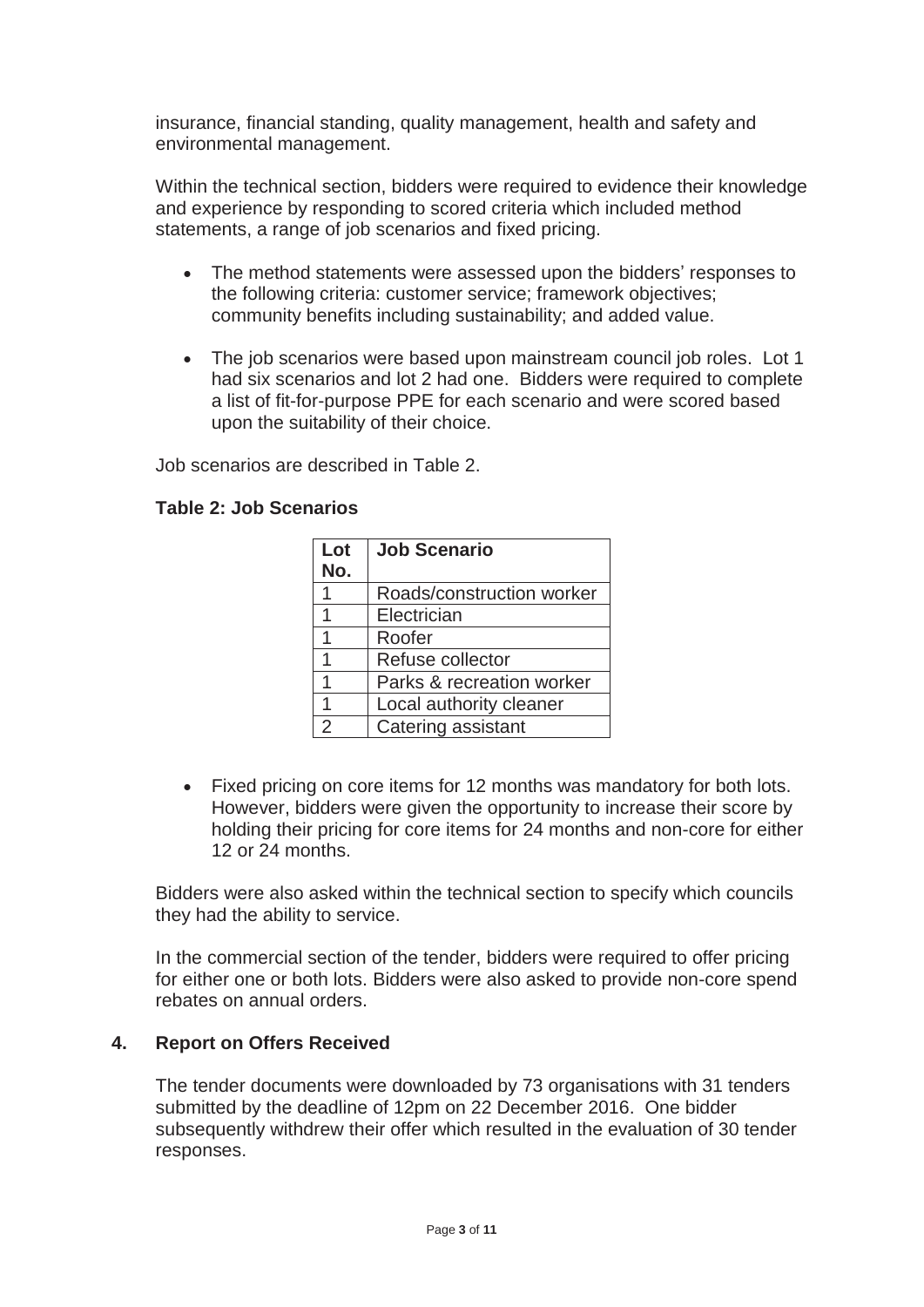One bidder submitted a non-compliant tender for one of the lots; another bidder failed to upload to PCS-T on time. Scotland Excel was therefore unable to accept either of these bids.

A summary of compliant offers received is provided in Appendix 2.

Based upon the criteria and scoring methodology set out in the tender document, a full evaluation of the compliant offers received was completed. All respondents passed the first stage quality assessment.

#### **5. Recommendations**

In line with the evaluation undertaken, and with the criteria and weightings set out in the strategy, it is recommended that a two-lot supplier framework agreement is awarded to 21 compliant bidders as outlined in Appendix 3.

The 21 recommended suppliers offer comprehensive coverage for all geographical areas with a range of micro, small, medium and large organisations. 52 per cent (11) are classified as small enterprises and one organisation is classed as micro, where up to nine staff members are employed.

#### **6. Benefits**

Spend on this framework is almost entirely non-core which is bespoke to each council area and their requirements. As the tender was released with a view to increasing the quality of PPE in line with new legislation, a benchmark process has been undertaken with the top three suppliers which represents approximately 80 per cent of the overall PPE spend. Results of the benchmarking exercise are detailed in Appendix 1.

#### Price Stability

All suppliers have agreed to the 12 month fixed price period from the beginning of the framework. Provision thereafter is for price reviews every six months to accommodate market fluctuations. All requests for price increases will be evaluated against prevailing market conditions and supporting documentary evidence.

#### Environmental Initiatives

Bidders' environmental criteria were assessed in the qualification envelope. Potential bidders were required to provide evidence of an accredited environmental management system or, alternatively, evidence their environmental policy, procedures and training.

Evidence provided highlighted that the bidders either were members of the environmental management system, ISO14001 or that they work to an internally audited environmental management system. Others advised that they were working towards accreditation to ISO14001.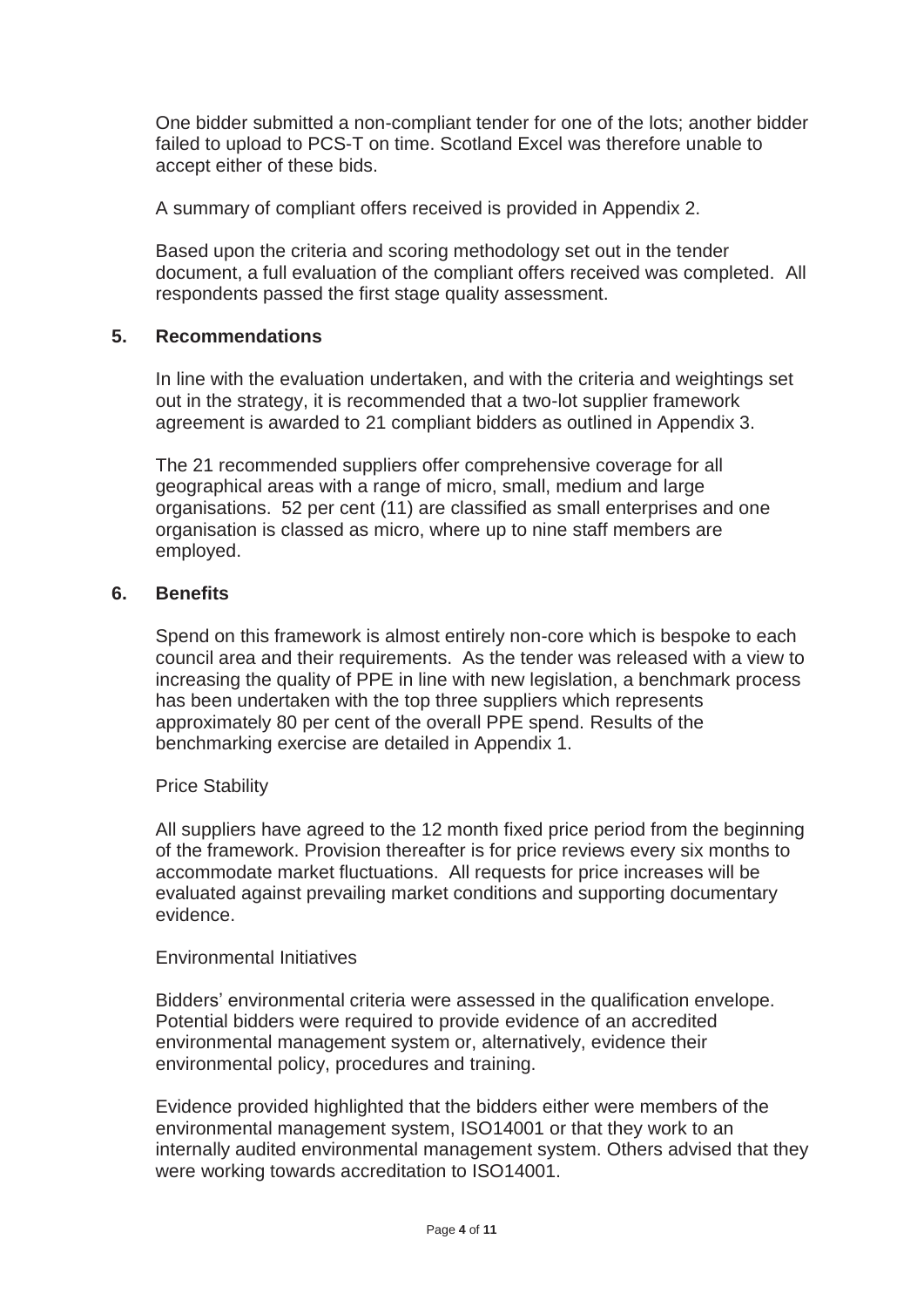Within their ISO accreditation or own management system, bidders advised a range of environmental measures for their organisations, including: fuel reduction and energy efficiencies; minimising carbon footprint by reducing mileage consumption; identifying opportunities for waste reduction; recycling principles for waste.

Also as part of the sustainability method statement, bidders were asked to detail their current processes and procedures for recycling. They provided the following recycling methods: donating old and un-branded clothing to, e.g. Salvation Army; recycling footwear and clothing to clothing banks; re-using cardboard and bubble wrap; use of waste companies for chemical waste when required; and membership of recycling organisations were also mentioned – REPAK and National Waste & Recycling Association.

## Sustainable Procurement Benefits (including Supported Business)

Bidders were also required as part of a method statement response to describe how they would ensure that products were ethically sourced. Their responses included: having accreditation to, e.g. ETI (Ethical Trade Initiative); members having detailed knowledge of their supply chains' ethical trading policy, requesting copies of these; requesting details of their membership to sustainable procurement schemes; and carrying out audit programmes on their supply chain and supported businesses with regular site visits.

Bidders were asked to explain how they would accommodate supply from a supported business, should a council require this. Seven currently work with supported businesses – Haven, Remploy and Dovetail were listed. Nearly all bidders advised they would consider this if it was a requirement; some stressed however, that items would have to meet their required specifications and commercial terms. One bidder stated that they would explore collaborative working practices and agreements.

## Community Benefits

Within the tender documentation, bidders were asked to detail their organisation's community benefit initiatives and provide a list of these that their organisation would be able to deliver to the PPE framework. This framework has attracted many new suppliers; generating some new and original community benefits. The results reported on community benefits will be circulated to councils on a six monthly basis. The range of benefits offered by bidders included:

- Lease all company vehicles, at additional expense, through a local Scottish Company who employ a large number of local people throughout the East of Scotland.
- Textile repair service to local Boys Brigade companies and Scout Troops at greatly reduced rates.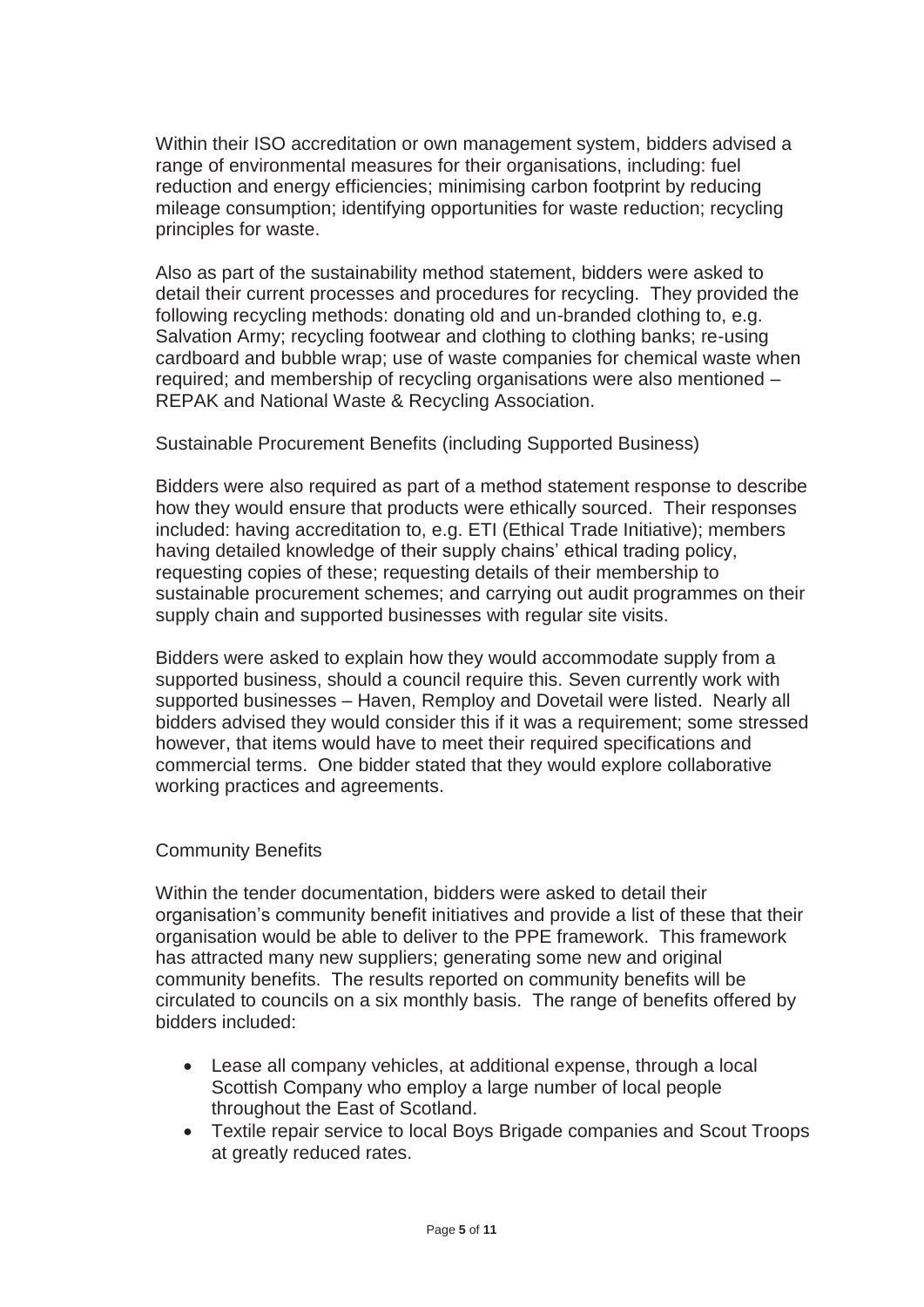- Working with council Rapid Response Team helping communities in times of need.
- Participating in the Scottish Government's "Developing the Young Workforce" scheme
- Work with local schools/colleges participating in jobs fairs, providing students with an understanding of potential opportunities available to them.
- Stock donations to assist charitable organisations.
- Assisting people back into work.
- Encouraging local and supported business.
- Cash donations to registered charities, i.e. to healthcare, disability, environment, education and benevolent societies.
- Sponsorship of local sports teams or community events.
- Trainee sponsoring, with support, training and funding.
- Offer school/college/ work placements: a 3 month work placement.

#### Workforce Matters

As part of their tender submission, bidders were asked to detail their structure for Fair Work Practices, in particular the Scottish living wage. Out of the 21 tenderers, 11 advised that staff are paid the Scottish Living Wage. Other tenderers stated they were working towards paying the Scottish Living Wage rate to all employees, whilst some advised that they were looking into membership of the Living Wage Foundation.

Through regular review meetings with suppliers, Scotland Excel will monitor and encourage suppliers to pay the Scottish Living Wage rates.

## **7. Contract Mobilisation and Management**

Each supplier will be invited to a mobilisation meeting to outline the operation of the framework, roles and responsibilities, management information requirements and community benefits commitments. Both suppliers and participating members will be issued with a mobilisation pack containing all required details to launch the framework.

In accordance with Scotland Excel's established contract and supplier management programme, this framework has been classified as a level two arrangement in terms of both risk and spend requiring annual supplier and user group reviews as appropriate.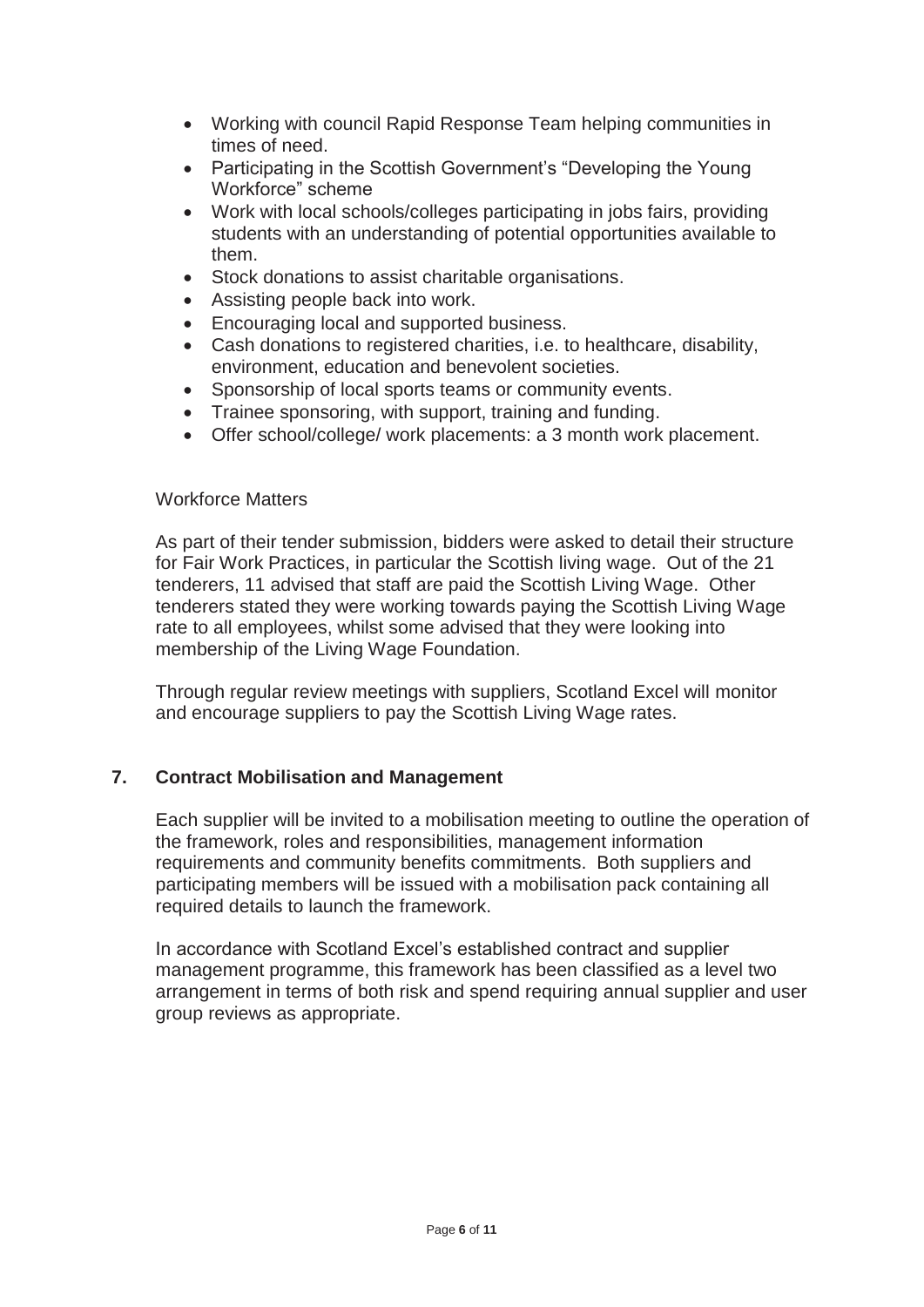## **8. Summary**

This framework will provide councils and other participating bodies with a mechanism to procure a wide range of Personal Protective Equipment (PPE) ranging from safety head, ear and eye wear, respirators, hi visibility clothing footwear, and safety clothing.

A range of benefits can be reported in relation to price stability and community benefits.

The Executive Sub Committee is requested to approve the recommendation to award this framework agreement as detailed in Appendix 3.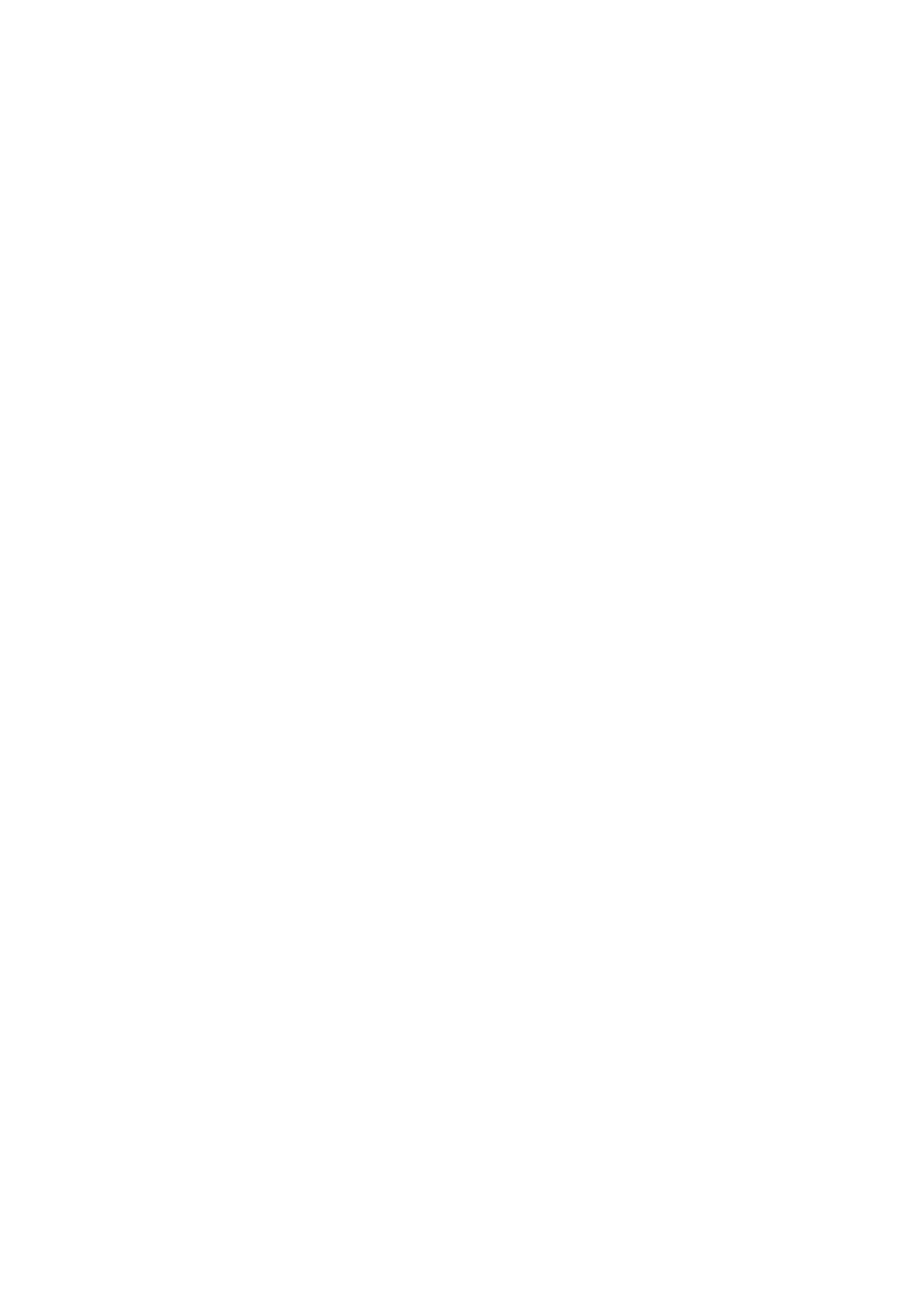| ֖֖֖֖֧֧֖֧֧֖֧֚֚֚֚֚֚֚֚֚֚֚֚֚֚֚֚֚֚֚֚֚֚֚֚֚֚֚֬֝֓֝֬֝֓֝֓<br>$\sim$ and collect $\sim$ |
|------------------------------------------------------------------------------|
|                                                                              |
| ĺ                                                                            |
|                                                                              |
|                                                                              |
|                                                                              |
|                                                                              |
| J                                                                            |
|                                                                              |
|                                                                              |
|                                                                              |
|                                                                              |
|                                                                              |
|                                                                              |
|                                                                              |
|                                                                              |
|                                                                              |
|                                                                              |
|                                                                              |
|                                                                              |
|                                                                              |
|                                                                              |
| ;<br>.                                                                       |
|                                                                              |
|                                                                              |
|                                                                              |
|                                                                              |
| Anner                                                                        |
|                                                                              |
|                                                                              |

|                             |                  |               |                    |                                   | % Estimated |                |                              |
|-----------------------------|------------------|---------------|--------------------|-----------------------------------|-------------|----------------|------------------------------|
|                             | Participation in | Participation | Estimated Annual   |                                   | Forecast    | Estimated      |                              |
| Member Name                 | Contract         | Entry Date    | Spend              | Source of Spend Data              | Savings     | Annual Savings | Basis of Savings Calculation |
|                             |                  |               |                    |                                   |             |                |                              |
| Aberdeen City Council       | δą               | 01 May 2017   | £289,229           | Contract MI - Confirmed by Member | 0.85%       | £2,458         | Benchmarked top spend items  |
| Aberdeenshire Counci        | $\frac{8}{9}$    | 01 May 2017   | £338,796           | Contract MI - Confirmed by Member | 0.85%       | £2,880         | Benchmarked top spend items  |
| Angus Council               | δ9               | 01 May 2017   | £85,420            | Contract MI - Confirmed by Member | 0.85%       | £726           | Benchmarked top spend items  |
| Argyll & Bute Council       | es.              | 01 May 2017   | £126,003           | Contract MI - Confirmed by Member | 0.85%       | £1,071         | Benchmarked top spend items  |
| City of Edinburgh Council   | $\infty$         | 01 May 2017   | £484,571           | Contract MI - Confirmed by Member | 0.85%       | £4,119         | Benchmarked top spend items  |
| Clackmannanshire Counci     | $\infty$         | 01 May 2017   | £53,315            | Contract MI - Confirmed by Member | 0.85%       | £453           | Benchmarked top spend items  |
| Comhairle nan Eilean Siar   | $\infty$         | 01 May 2017   | £46,649            | Contract MI - Confirmed by Member | 0.85%       | £397           | Benchmarked top spend items  |
| Dumfries & Galloway Council | $\infty$         | 01 May 2017   | £118,605           | Contract MI - Confirmed by Member | 0.85%       | £1,008         | Benchmarked top spend items  |
| Dundee City Counci          | δą               | 01 May 2017   | £301,519           | Contract MI - Confirmed by Member | 0.85%       | £2,563         | Benchmarked top spend items  |
| East Ayrshire Council       | $\frac{8}{9}$    | 01 May 2017   | £367,237           | Contract MI - Confirmed by Member | 0.85%       | £3,122         | Benchmarked top spend items  |
| East Dunbartonshire Counci  | es.              | 01 May 2017   | £108,189           | Contract MI - Confirmed by Member | 0.85%       | £920           | Benchmarked top spend items  |
| East Lothian Council        | $\infty$         | 01 May 2017   | £116,572           | Contract MI - Confirmed by Member | 0.85%       | £991           | Benchmarked top spend items  |
| East Renfrewshire Council   | $\frac{1}{9}$    | 01 May 2017   | £145,547           | Contract MI - Confirmed by Member | 0.85%       | £1,237         | Benchmarked top spend items  |
| Falkirk Council             | $\frac{1}{2}$    | 01 May 2017   | £234,200           | Contract MI - Confirmed by Member | 0.85%       | £1,991         | Benchmarked top spend items  |
| Fife Council                | $\infty$         | 01 May 2017   | £449,768           | Contract MI - Confirmed by Member | 0.85%       | £3,823         | Benchmarked top spend items  |
| Glasgow City Counci         | δŚ               | 01 May 2017   | £1,000,000         | Provided by Member                | 0.85%       | £8,500         | Benchmarked top spend items  |
| Highland Council            | $\mathcal{S}$    | 01 May 2017   | £280,435           | Contract MI - Confirmed by Member | 0.85%       | £2,384         | Benchmarked top spend items  |
| nverclyde Council           | $\infty$         | 01 May 2017   | $\textbf{f71,311}$ | Contract MI - Confirmed by Member | 0.85%       | £606           | Benchmarked top spend items  |
| Midlothian Council          | $\infty$         | 01 May 2017   | £122,579           | Contract MI - Confirmed by Member | 0.85%       | £1,042         | Benchmarked top spend items  |
| North Ayrshire Council      | $\Im$            | 01 May 2017   | £211,688           | Contract MI - Confirmed by Member | 0.85%       | £1,799         | Benchmarked top spend items  |
| North Lanarkshire Council   | $\frac{8}{9}$    | 01 May 2017   | £427,549           | Contract MI - Confirmed by Member | 0.85%       | £3,634         | Benchmarked top spend items  |
| Orkney Islands Council      | $\infty$         | 01 May 2017   | £23,796            | Contract MI - Confirmed by Member | 0.85%       | £202           | Benchmarked top spend items  |
| Perth & Kinross Counci      | $\frac{1}{2}$    | 01 May 2017   | £123,307           | Contract MI - Confirmed by Member | 0.85%       | £1,048         | Benchmarked top spend items  |
| Renfrewshire Council        | $\omega$         | 01 May 2017   | £201,956           | Contract MI - Confirmed by Member | 0.85%       | £1,717         | Benchmarked top spend items  |
| Scottish Borders Counci     | $\omega$         | 01 May 2017   | £117,226           | Contract MI - Confirmed by Member | 0.85%       | £996           | Benchmarked top spend items  |
| Shetland Islands Counci     | $\infty$         | 01 May 2017   | £38,865            | Contract MI - Confirmed by Member | 0.85%       | £330           | Benchmarked top spend items  |
| South Ayrshire Council      | es.              | 01 May 2017   | £170,945           | Contract MI - Confirmed by Member | 0.85%       | £1,453         | Benchmarked top spend items  |
| South Lanarkshire Council   | δĝ               | 01 May 2017   | £485,257           | Contract MI - Confirmed by Member | 0.85%       | £4,125         | Benchmarked top spend items  |
| Stirling Council            | ුය               | 01 May 2017   | £207,066           | Contract MI - Confirmed by Member | 0.85%       | £1,760         | Benchmarked top spend items  |
| <b>Tayside Contracts</b>    | $\frac{8}{9}$    | 01 May 2017   | £160,000           | Contract MI - Confirmed by Member | 0.85%       | £1,360         | Benchmarked top spend items  |
| The Moray Council           | es.              | 01 May 2017   | £128,129           | Contract MI - Confirmed by Member | 0.85%       | £1,089         | Benchmarked top spend items  |
| West Dunbartonshire Council | δą               | 01 May 2017   | £139,837           | Contract MI - Confirmed by Member | 0.85%       | £1,189         | Benchmarked top spend items  |
| <b>West Lothian Counci</b>  | δą               | 01 May 2017   | £306,745           | Contract MI - Confirmed by Member | 0.85%       | £2,607         | Benchmarked top spend items  |
| <b>Totals</b>               |                  |               | £7,482,311         |                                   | 0.85%       | £63,600        |                              |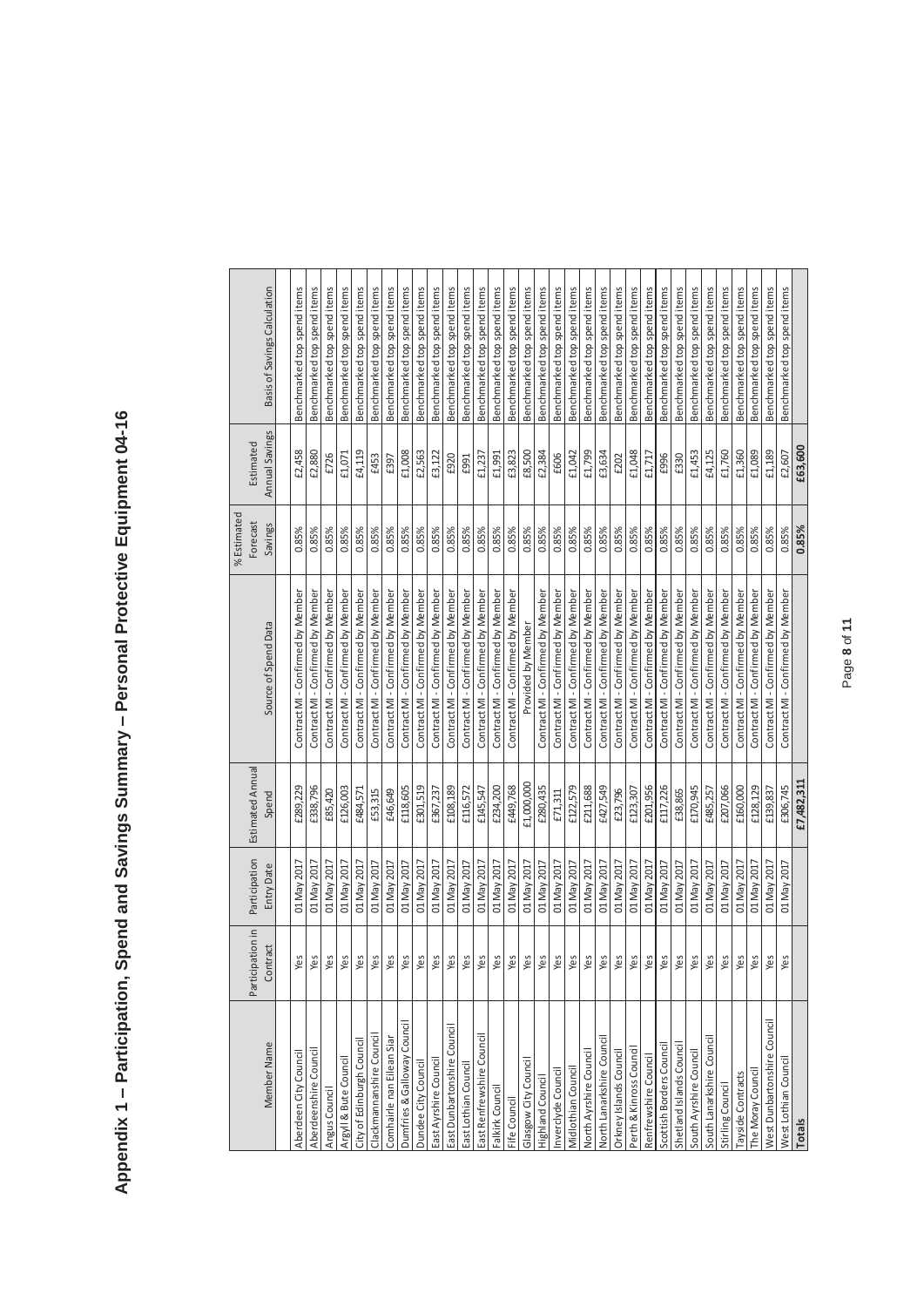| <b>Bidders</b>                                  | <b>SME</b> | <b>Location</b>  | <b>Lots Tendered</b><br>For |
|-------------------------------------------------|------------|------------------|-----------------------------|
| Allison & Stiven Limited                        | Small      | <b>Dundee</b>    | 1 & 2                       |
| <b>Arco Limited</b>                             | Large      | Linlithgow       | 1 & 2                       |
| <b>Bunzl UK Ltd</b>                             | Large      | Isleworth        | 1 & 2                       |
| Cleaning & Wiping Supplies Ltd                  | Small      | East Kilbride    | 1 & 2                       |
| <b>Corston Sinclair Limited</b>                 | Small      | East Kilbride    | 1 & 2                       |
| Chas E Prossor & Co. Limited                    | Small      | Liverpool        | 1 & 2                       |
| <b>Cromwell Tools Limited</b>                   | Large      | Wigstown         | 1 & 2                       |
| D Gibson Road & Quarry Services Limited         | Small      | Glasgow          | 1                           |
| Donside Group LLP                               | Small      | Aberdeen         | $\overline{1}$              |
| <b>GTS Trade Itd</b>                            | Small      | Lerwick          | 1 & 2                       |
| <b>Highland Industrial Supplies Limited</b>     | Medium     | Inverness        | 1                           |
| Ioma Clothing Company Limited                   | Small      | Liverpool        | 1 & 2                       |
| James Boylan Safety (NI) Limited                | Medium     | Derry - N.I.     | 1 & 2                       |
| K & L Ross Limited                              | Medium     | Aberdeen         | 1                           |
| <b>Lion Safety Limited</b>                      | Small      | Grangemouth      | 182                         |
| Mark Harrison t/a Hewat of Edinburgh            | Micro      | Edinburgh        | $\overline{2}$              |
| McGregor Industrial Supplies Limited            | Medium     | Inverness        | 1 & 2                       |
| Mona Laird Ltd (t/a McKinley Workwear Supplies) | Micro      | <b>Inverness</b> | 1 & 2                       |
| Mo and Co (UK) Limited                          | Small      | Aberdeen         | 1                           |
| MWUK Limited trading as Alexandra               | Large      | <b>Bristol</b>   | 1 & 2                       |
| Nalestar Limited                                | Small      | Preston          | $\overline{2}$              |
| Prime Industrial & Janitorial Supplies Limited  | Small      | Dunfermline      | 1                           |
| P.F. Cusack (Tools Supplies) Limited            | Small      | London           | 1                           |
| Protective Wear Supplies Ltd                    | Small      | Plymouth         | 1                           |
| Rexel (UK) Limited Trading As Rexel MRO         | Large      | Birmingham       | 1 & 2                       |
| <b>Scott Direct Limited</b>                     | Large      | Dunfermline      | 1 & 2                       |
| <b>Stax Trade Centres PLC</b>                   | Large      | Manchester       | 1 & 2                       |
| The Guthrie Group Limited                       | Small      | Livingston       | 1 & 2                       |
| <b>Unico Limited</b>                            | Medium     | London           | 1 & 2                       |
| W.C. Willis & Company Limited                   | Medium     | Glasgow          | 1 & 2                       |
| <b>Ilasco Limited</b>                           | Small      |                  | <b>Bid Withdrawn</b>        |

## **Appendix 2 - Summary of offers received**

| <b>Non- Compliant Bids</b>        |                                 |  |  |  |
|-----------------------------------|---------------------------------|--|--|--|
| <b>Tenderer</b>                   | <b>Non-Compliant Lot Number</b> |  |  |  |
| MWUK Limited trading as Alexandra | Lot 2                           |  |  |  |